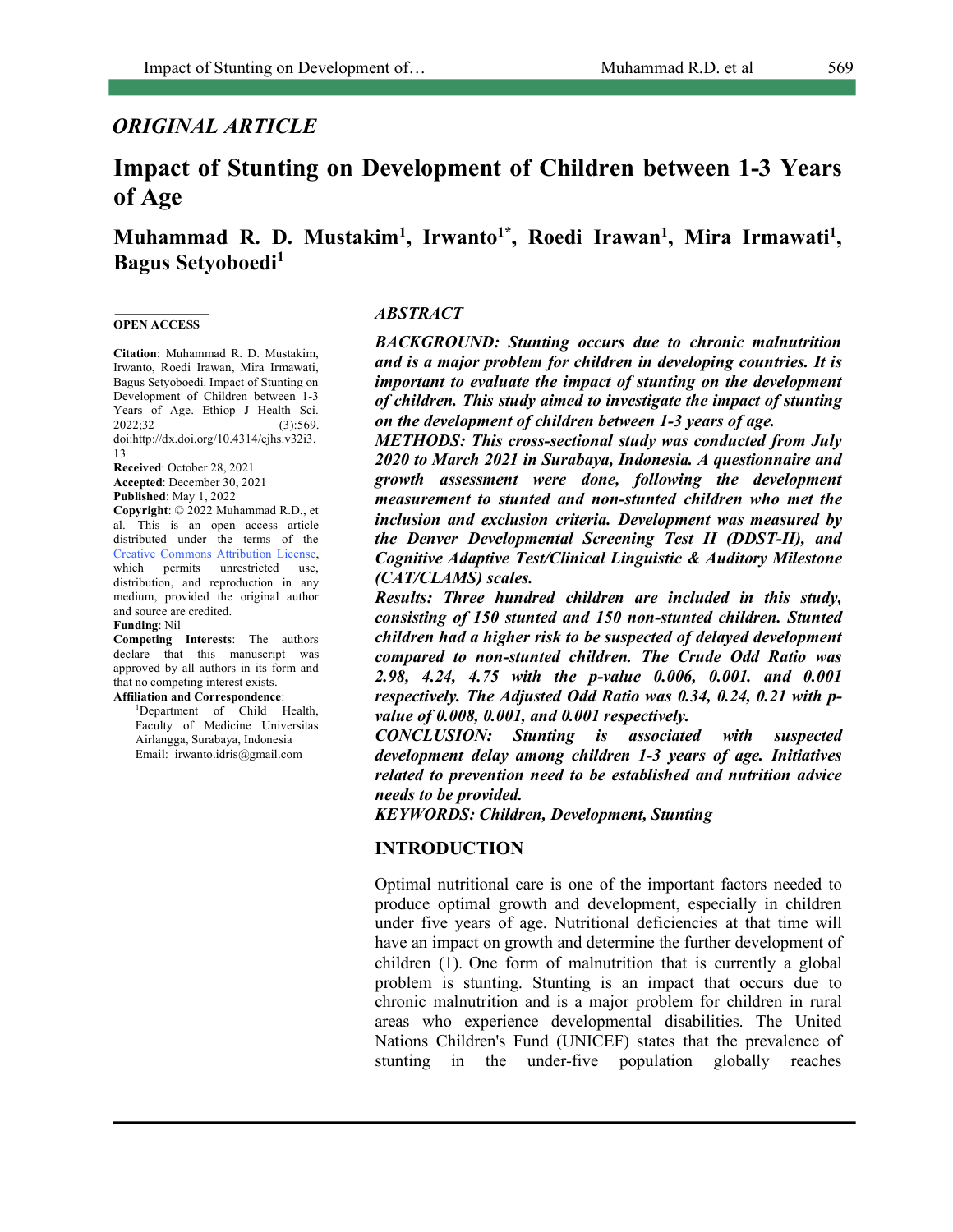21.9% (2,3). Based on these data, the highest number of stunting cases is in Africa and Asia, including Indonesia. Indonesia's basic Health Research survey shows that more than a third of children (30.8%) of the population under five are stunted. This condition must be overcome.

The most frequent form of child malnutrition is stunting (4). Malnutrition in early life might cause inflammation, changes in leptin levels, and increased glucocorticoids resulting in epigenetic changes. These changes may cause neurodevelopmental disorders, changes in neurogenesis and cell apoptosis as well as dysfunction of synapses resulting in developmental delay (5). It was concluded that malnutrition affects areas of the brain involved in cognition, memory and locomotor skills (6-8). The relationship between stunting and cognitive function also has been demonstrated (9). Children who were persistently stunting had significant lower cognition than children who were not stunted (10). The effects of stunting on neurocognitive function are severe. Stunted children have stunted brains and live stunted lives, preventing entire communities from developing (4). Growth stalling often starts in utero and lasts for at least the first two years after birth. Human development is hampered by the severe irreparable physical and neurocognitive harm that comes with stunted growth. Children with stunting have a 3.6 times higher risk of cognitive impairment than children without stunting (11). One effort that can be done to prevent stunting is to improve the nutritional intake for pregnant women and toddlers. This practical approach can be applied to prevent stunting, with regards to reducing the prevalence of child developmental disorders. In connection with the negative impact of stunting on children's development, it is necessary to evaluate the development of children who are stunted. Indonesia has the fifth-highest level of stunting in children among countries (3). This condition was exacerbated by the Covid-19 pandemic which had an impact on the economy of the community, causing an increase in the number of cases of stunting due to a decrease in

the ability of parents to meet children's nutritional needs. The high incidence of stunting surely carries high burden for the country. Research conducted to assess the effect of stunting on children's development has not been done much. This condition triggers the researchers to further observe the impact of stunting on the development of children, especially in children between 1-3 years of age.

#### **METHODS**

We conducted a cross-sectional study from July 2020 to March 2021. The population in this study were children aged 1 to 3 years old who were in Surabaya, Indonesia. We used consecutive sampling by collecting the participants with stratified random sampling. The participants of this study were stunted and non-stunted children who met the inclusion and exclusion criteria. We collected the participants from Primary Health Care which are located in Surabaya, Indonesia. We categorized the participants of the study into two groups, stunted and non-stunted children. The inclusion criteria of stunted children are 1) children aged from 1 to 3 years old who diagnosed stunted in Primary Health Care 2) proportionate short stature 3) has a history of chronic malnutrition, and 4) parents are willing to sign an informed consent to participate in the study. The definition of stunted children was based on WHO criteria with a length/height below - 2 Standard Deviation who have experienced linear growth faltering (12). The inclusion criteria of non-stunted children are as follows: 1) healthy children aged from 1 to 3 years, 2) parents are willing to sign an informed consent to participate in the study. The exclusion criteria of the study are: 1) children have a history of congenital anomaly, 2) has a history of other chronic diseases 3) has severe neurological deficits, and 4) children with short stature due to genetic or hormonal disorders. The ethical clearance of this study was approved and issued by the Health Research Ethics Committee, Faculty of Medicine, Universitas Airlangga.

Data collection was carried out by visiting and measuring the patients one by one after obtaining permission from the Surabaya Public Health Department. The researcher has been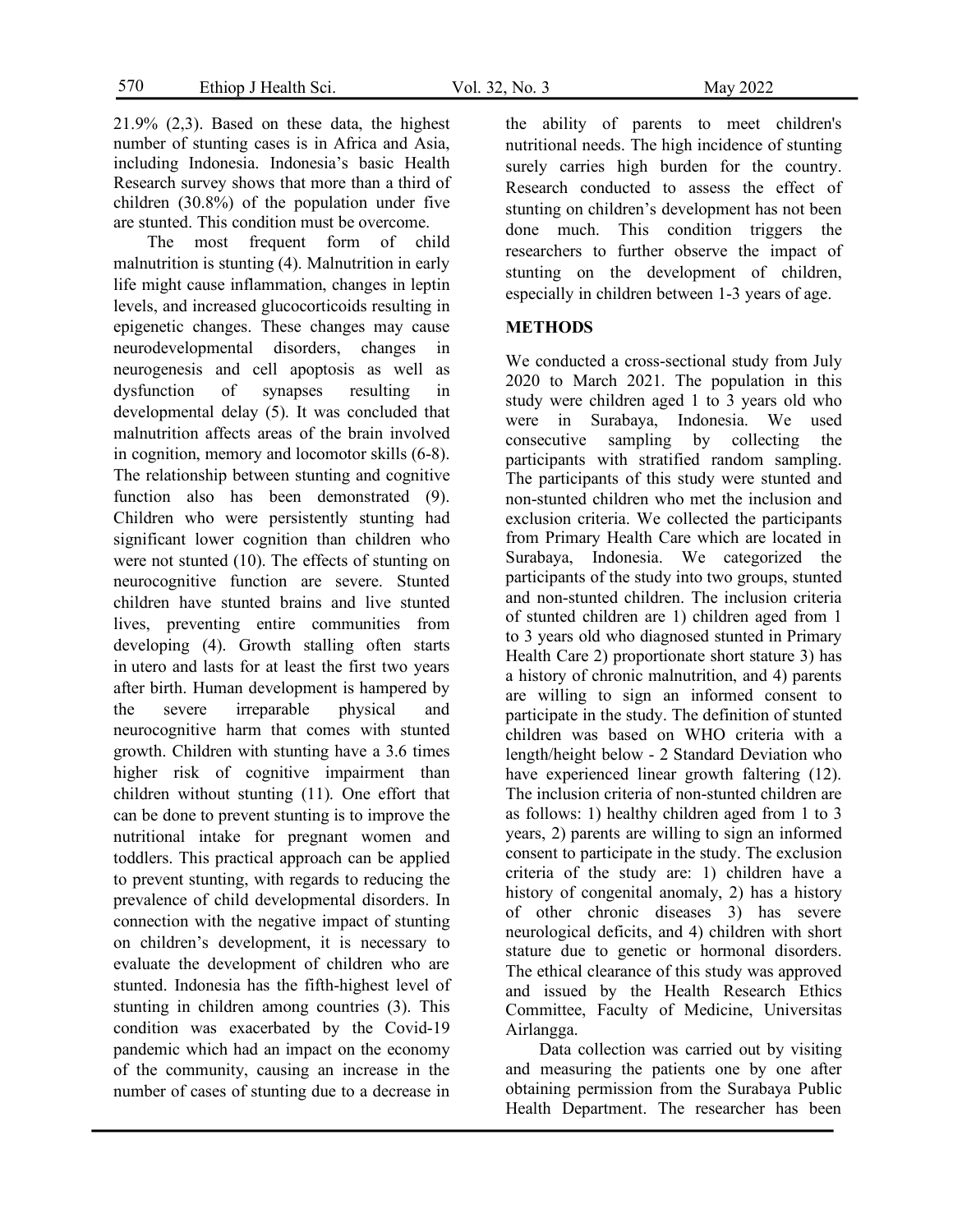swabbed PCR-COVID19 and declared negative. The subject and their family living in the same house have been swabbed Antigen-COVID19 and declared non-reactive. After the parents are willing to sign the informed consent. We deliver a brief explanation regarding the study and we gave a questionnaire for parents to be filled in. The questionnaire contains the data on the characteristics of participants including chronological age, gender, history of breastfeeding, socio-economic, and parental education. A questionnaire was also conducted to ensure that no exclusion criteria were found in the study participants. Following the questionnaire, we started to measure the growth in children. After the growth measurement was done, the children will be assessed for development using 2 measuring instruments. The first measuring instrument was the Denver Developmental Screening Test (DDST-II) to measure fine motor, gross motor, and personalsocial development (13). The participants are categorized as suspects if they have one or more delays and/or two or more cautions, while considered as normal if they have no delay in any domain and no more than one caution. The second instrument was the Cognitive Adaptive Test/Clinical Linguistic & Auditory Milestone (CAT/CLAMS) scales to measure cognitive function (14). We categorized the participants as suspect if they have scored below 85, whereas the normal participant was classified if they have scored above or equal to 85.

Descriptive analysis was performed using statistical measures of mean ± standard deviation (SD), number (percentage), median, and interquartile range (IQR). Mann-Whitney U tests are used for the data that are not normally distributed. The bivariate analysis was tested to seek the correlation between stunting and the children's development. The Crude Odd Ratio (COR) was obtained using the Chi-Square test and Adjusted Odd Ratio (AOR) was acquired using Binary Logistic Regression to perceive the determinant factors of stunting in children's development. The analysis of the data was done with IBM SPPS Statistic Version 23. A p-value  $\leq$  0.05 was considered statistically significant.

## **RESULTS**

A total of 300 participants were included in this study. We divided the participants into two groups, 150 stunted children and 150 nonstunted children. The mean age of the children is 23.12 months ranging from 12 to 35 months. The data of socio-demographic and characteristics of all participants are presented in Table 1. The mean difference of actual height in stunted children and non-stunted children is 6.78 cm. There are significant differences between stunted and non-stunted children especially from the history of exclusive breastfeeding and physical appearance such as body weight, height, and head length  $(p = 0.001)$  (Table 1). In Table 1, we also compared the risk factors that might be the causes as to why children are stunted. The children who are categorized as the suspect in delayed development are found mostly in stunted children. Significant differences, mostly on motor function (both in fine and gross motor function), are found in development of stunted and not stunted children (Table 2).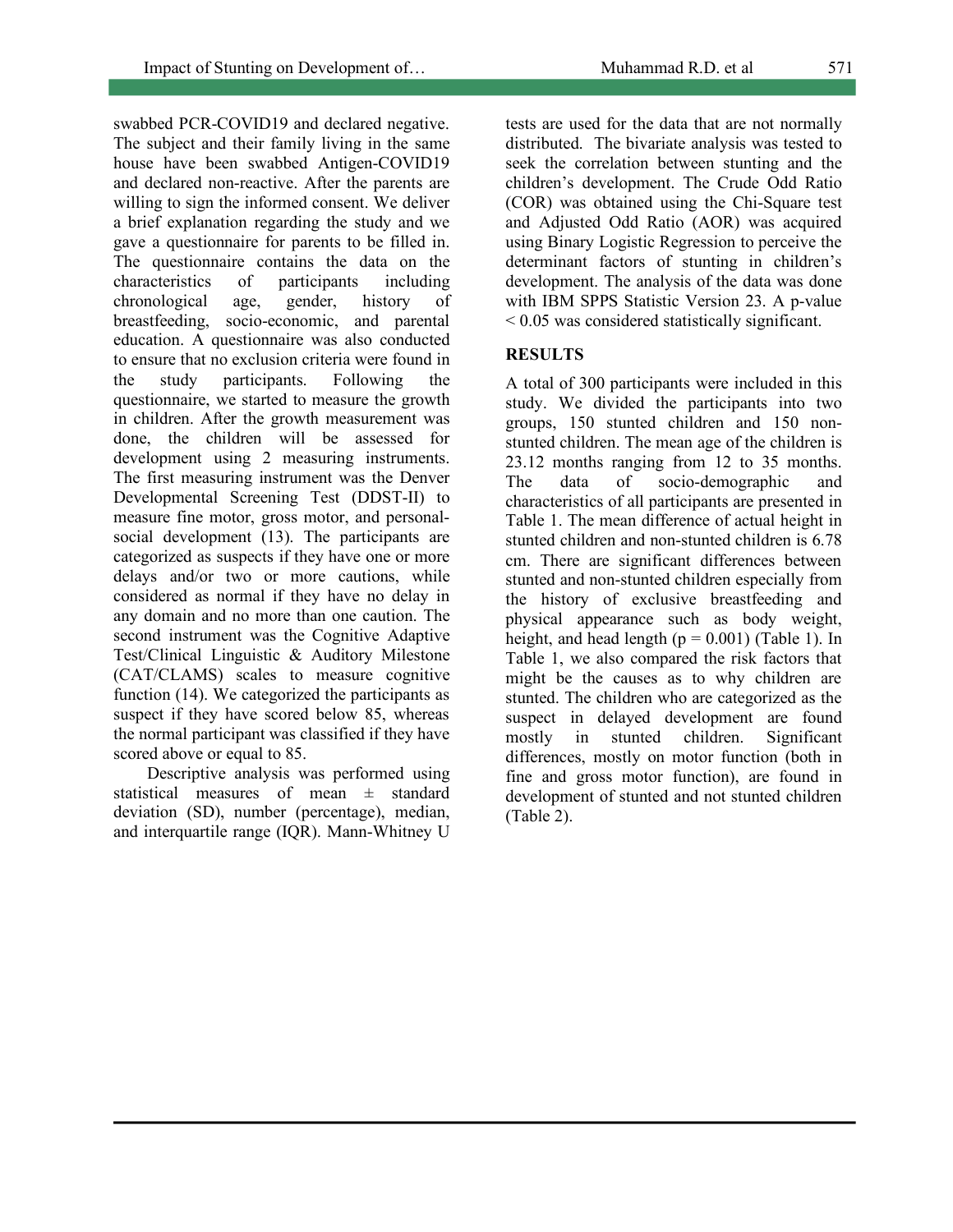|                                      | Non-stunted       | <b>Stunted</b>       | $\boldsymbol{p}$      |
|--------------------------------------|-------------------|----------------------|-----------------------|
|                                      | $N = 150$         | $N = 150$            |                       |
| <b>Characteristic of children</b>    |                   |                      |                       |
| Child's age (months)                 | $22.91 \pm 6.26$  | $23.33 \pm 6.54$     | $0.502^a$             |
| <b>Sex</b>                           |                   |                      | 0.562 <sup>b</sup>    |
| Female                               | 64 (42.7)         | 70 (46.7)            |                       |
| Male                                 | 86 (57.3)         | 80(53.3)             |                       |
| Gestational age (weeks)              | $38 [36 - 29]$    | $38$ [25 - 42]       | $0.052^{b}$           |
| Term                                 | 147 (98)          | 139 (92.7)           |                       |
| Preterm                              | 3(2)              | 11(7.3)              |                       |
| Type of delivery                     |                   |                      |                       |
| Spontaneous                          | 120 (80)          | 88 (58.7)            |                       |
| Caesarian section                    | 30(20)            | 62(41.3)             |                       |
| Birth weight (gram)                  | $3030 \pm 230.11$ | $2953.27 \pm 463.62$ | $0.001^{b*}$          |
| $\geq$ 2500 gram                     | 149 (99.3)        | 134 (89.3)           |                       |
| $<$ 2500 gram                        | 1(0.7)            | 11(10.7)             |                       |
| Mother's age when pregnant           | $26.53 \pm 6.60$  | $26.94 \pm 5.38$     | $0.913^{a}$           |
| <b>Exclusive breastfeeding</b>       |                   |                      | $0.001^{b*}$          |
| Yes                                  | 139 (92.7)        | 102(68)              |                       |
| No                                   | 11(46.3)          | 48 (32)              |                       |
| Actual weight (kg) <sup>a</sup>      | $10.59 \pm 1.96$  | $9.67 \pm 1.86$      | $0.001^{a*}$          |
| Actual height (cm) <sup>a</sup>      | $85.49 \pm 8.07$  | $78.71 \pm 6.02$     | $0.001$ <sup>a*</sup> |
| Actual head length (cm) <sup>a</sup> | $47.76 \pm 2.78$  | $46.88 \pm 3.04$     | $0.001$ <sup>a*</sup> |
| Socio-economic of family             |                   |                      |                       |
| Father's education                   |                   |                      | 0.100 <sup>b</sup>    |
| Primary School                       | 0(0)              | 6(2)                 |                       |
| Middle School                        | 18(12)            | 16(10.7)             |                       |
| Secondary School                     | 66 (44)           | 66 (44)              |                       |
| Tertiary education                   | 66 (44)           | 62(41.3)             |                       |
| Mother's education                   |                   |                      | $0.183^{b}$           |
| Primary School                       | 2(1.3)            | 8(5.3)               |                       |
| Middle School                        | 16(10.7)          | 16(11.3)             |                       |
| Secondary School                     | 94 (62.7)         | 82 (54.7)            |                       |
| Tertiary education                   | 38 (25.3)         | 44 (29.3)            |                       |
| Family income                        |                   |                      | 0.491 <sup>b</sup>    |
| < regional minimum wage              | 113(75.3)         | 119 (79.3)           |                       |
| $\ge$ regional minimum wage          | 37(24.7)          | 31(20.7)             |                       |
| Parenting                            |                   |                      | $0.376^{b}$           |
| Parents                              | 135 (90)          | 129 (86)             |                       |
| Other family member                  | 13(8.7)           | 20(13.3)             |                       |
| Babysitter                           | 2(1.3)            | 1(0.7)               |                       |

Table 1: Socio-demographic and characteristics of stunted and non-stunted children.

Data are presented as N (%), Mean  $\pm$  Standard Deviation, Median [Interquartile range];

The data are not normally distributed; <sup>a</sup> Mann-Whitney U test  $\&b$  Chi-Square are used; \*a p-value < 0.05 was statistically significant.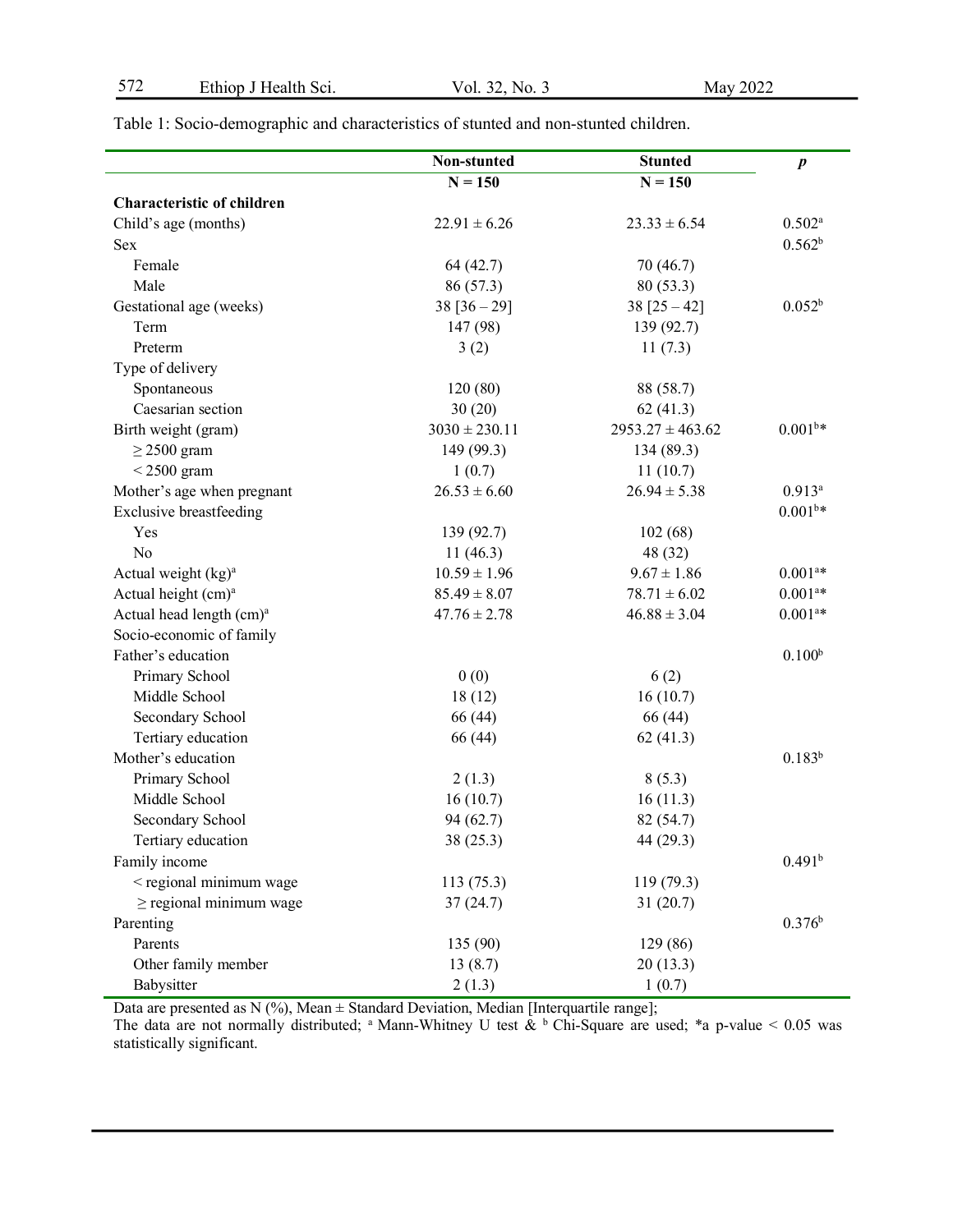|                                       | Non-stunted | <b>Stunted</b> | $\boldsymbol{p}$ |
|---------------------------------------|-------------|----------------|------------------|
|                                       | $N = 150$   | $N = 150$      |                  |
| <b>DENVER II Developmental Status</b> |             |                |                  |
| Normal                                | 141 (94)    | 126(84)        | $0.006*$         |
| Suspect                               | 9(6)        | 24(16)         |                  |
| <b>CAT/CLAMS</b>                      |             |                |                  |
| <b>CAT</b>                            |             |                | $0.001*$         |
| Normal                                | 122(81.3)   | 76(50.7)       |                  |
| Suspect                               | 28(18.7)    | 74 (49.3)      |                  |
| <b>CLAMS</b>                          |             |                | $0.001*$         |
| Normal                                | 114 (76)    | 60(40)         |                  |
| Suspect                               | 36(24)      | 90(60)         |                  |

Table 2. The results of development on stunted and non-stunted children between 1-3 years of age.

\*a p-value < 0.05 was statistically significant; Chi-square analysis was used for the analysis.

Table 3 summarizes the COR and AOR of developmental function. The table shows that stunted children had a higher risk for children to experience the development delay compared to non-stunted children COR: 2.984,  $p = 0.006$ ; AOR:  $0.335$ ,  $p = 0.008$ . We also found the same situation in the CAT/CLAMS instrument measuring the development of stunted children with  $p = 0.001$  (Table 3). Stunted children can have the risk of experiencing delayed nonlanguage visual-motor skills (CAT) by 4.242 times compared to non-stunted children (AOR 0.236;  $p = 0.001$ ). This case was also the same with language skill (CLAMS), stunting for children have the risk of at least 4.750 times experiencing delayed language skills compared to not stunted children (AOR  $0.211$ ;  $p = 0.001$ ). Table 4 also present determinant factors which contributed in suspect delayed development.

Table 3: Bivariate and multivariate results between stunted and delayed development.

|                  | Crude     | 95% CI          | $\boldsymbol{p}$ | Adjusted  | 95% CI          | $\boldsymbol{p}$ |
|------------------|-----------|-----------------|------------------|-----------|-----------------|------------------|
|                  | <b>OR</b> | $(Lower-Upper)$ |                  | <b>OR</b> | $(Lower-Upper)$ |                  |
| <b>DENVER II</b> |           |                 |                  |           |                 |                  |
| Stunted          | 2.984     | $1.337 - 6.660$ | $0.006*$         | 0.335     | $0.150 - 0.748$ | $0.008*$         |
| Yes              |           |                 |                  |           |                 |                  |
| N <sub>0</sub>   |           |                 |                  |           |                 |                  |
| <b>CAT</b>       |           |                 |                  |           |                 |                  |
| Stunted          | 4.242     | $2.520 - 7.141$ | $0.001*$         | 0.236     | $0.140 - 0.397$ | $0.001*$         |
| Yes              |           |                 |                  |           |                 |                  |
| N <sub>0</sub>   |           |                 |                  |           |                 |                  |
| <b>CLAMS</b>     |           |                 |                  |           |                 |                  |
| Stunted          | 4.750     | $2.889 - 7.809$ | $0.001*$         | 0.211     | $0.128 - 0.346$ | $0.001*$         |
| Yes              |           |                 |                  |           |                 |                  |
| No               |           |                 |                  |           |                 |                  |

Crude OR used Chi-Square Test; Adjusted OR used Binary Logistic Regression; \*a p-value < 0.05 was statistically significant.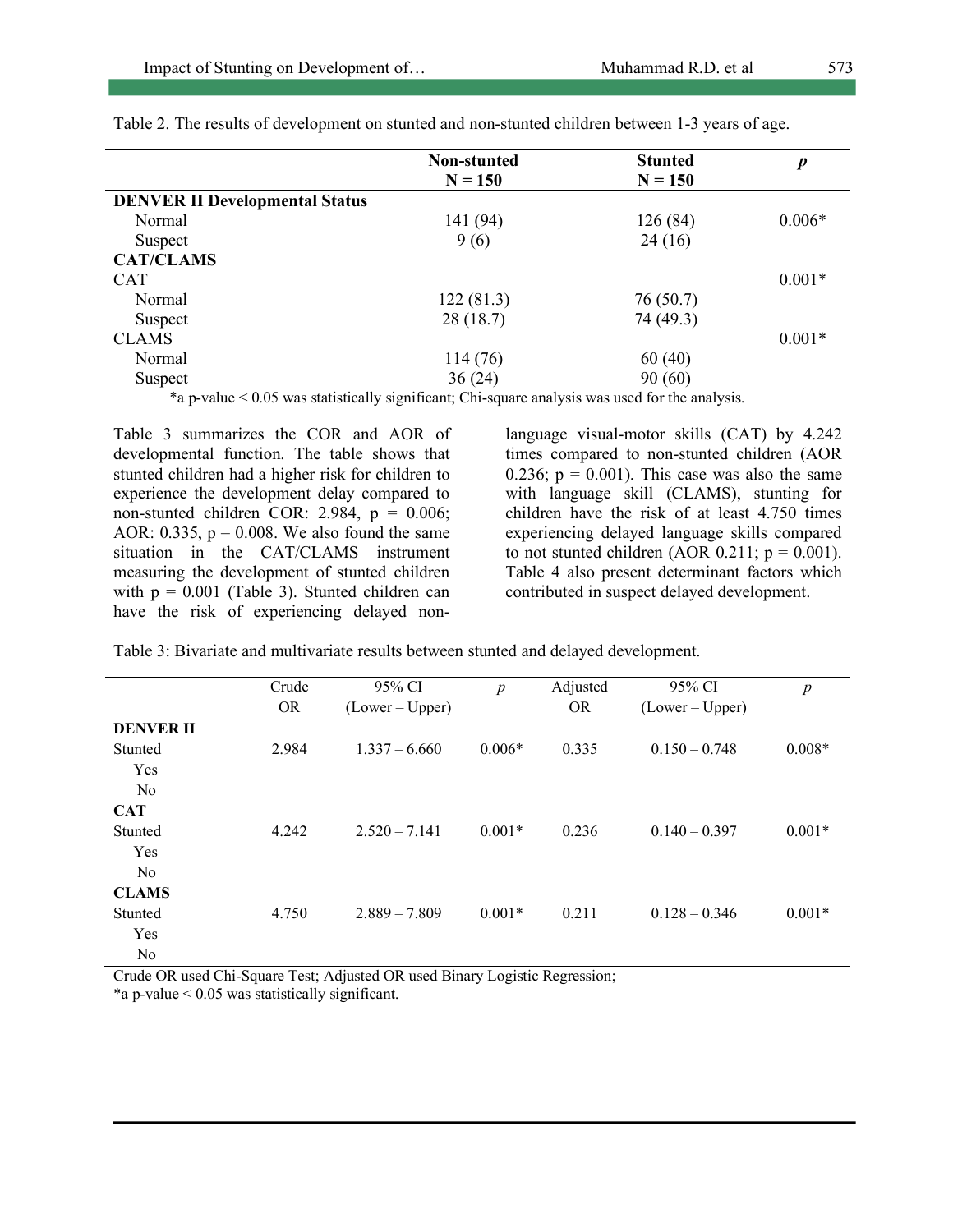| Variable                | <b>Adjusted OR</b> | 95% CI          | $\boldsymbol{p}$ |
|-------------------------|--------------------|-----------------|------------------|
|                         |                    | (Lower – Upper) |                  |
| <b>DENVER II</b>        |                    |                 |                  |
| Birth weight (gram)     | 0.793              | $0.202 - 3.118$ | 0.740            |
| Gestational age (weeks) | 1.145              | $0.229 - 5.720$ | 0.869            |
| Father's education      | 0.820              | $0.318 - 2.113$ | 0.681            |
| Mother's education      | 0.465              | $0.200 - 1.082$ | 0.075            |
| <b>CAT</b>              |                    |                 |                  |
| Birth weight (gram)     | 0.592              | $0.202 - 1.743$ | 0.342            |
| Gestational age (weeks) | 0.715              | $0.227 - 2.246$ | 0.565            |
| Father's education      | 1.491              | $0.800 - 2.779$ | 0.209            |
| Mother's education      | 0.431              | $0.227 - 0.816$ | $0.010*$         |
| <b>CLAMS</b>            |                    |                 |                  |
| Birth weight (gram)     | 0.510              | $0.175 - 1.482$ | 0.216            |
| Gestational age (weeks) | 0.858              | $0.272 - 2.709$ | 0.794            |
| Father's education      | 0.990              | $0.548 - 1.788$ | 0.973            |
| Mother's education      | 0.497              | $0.270 - 0.915$ | $0.025*$         |

Table 4: The Clinical risk factors of children between 1-3 years old compared with development Adjusted OR used Binary Logistic Regression; \*a p-value < 0.05 was statistically significant.

## **DISCUSSION**

This study found a significant relationship between stunting with development of children aged 1-3 years. Delayed development in stunted children is caused by nutritional deficiencies that occur early in life. The intrauterine period is the first stage of the critical period of child development. In that period, nutritional factors play an important role in the maturation process of the central nervous system (15). A study conducted on animals and humans showed that the chronicity, time, and severity of nutritional deficiencies have an effect on brain development that will have an impact on subsequent developmental abilities (16). We found that children who were stunted had a greater risk of experiencing delays in motor development, both gross and fine motor. If the muscle mechanism has not developed properly, motor movement will not be perfect. This eventuality occurs in children with stunted development abnormalities, striped muscle or striated muscle that regulates subconscious actions that develop at a slower rate, and there can be no coordinated voluntary action before the child is in normal condition (17).

These results are coherent with a study that shows that acute malnutrition that occurs in children aged 1 year is associated with developmental delays in gross motor, fine motor, social, and language interactions (18). Similar results were also obtained from a study on stunted children aged 9-24 months, which showed that the fine motor skills of stunted children were worse than not stunted children (19). Another study in Bangladesh showed that stunted children had lower motor scores than not stunted children. They also reported that stunting at <2 years of age was a predictor of delays in motor development (20).

As previously described, several studies stated that the delays in motor development experienced by stunted children were mainly related to the maturation process of the central nervous system. However, low height in stunted children was also a factor in the delay (15). A study in 2013 showed that there were significant associations between gross motor development and anthropometry measures at 12 months. Increment of one height z-score in terms of the decrease in the average time taken to 'lie to sit' of 1.80 months ( $p = 0.03$ ) (21). A meta-analysis study conducted in 2015 shows a significant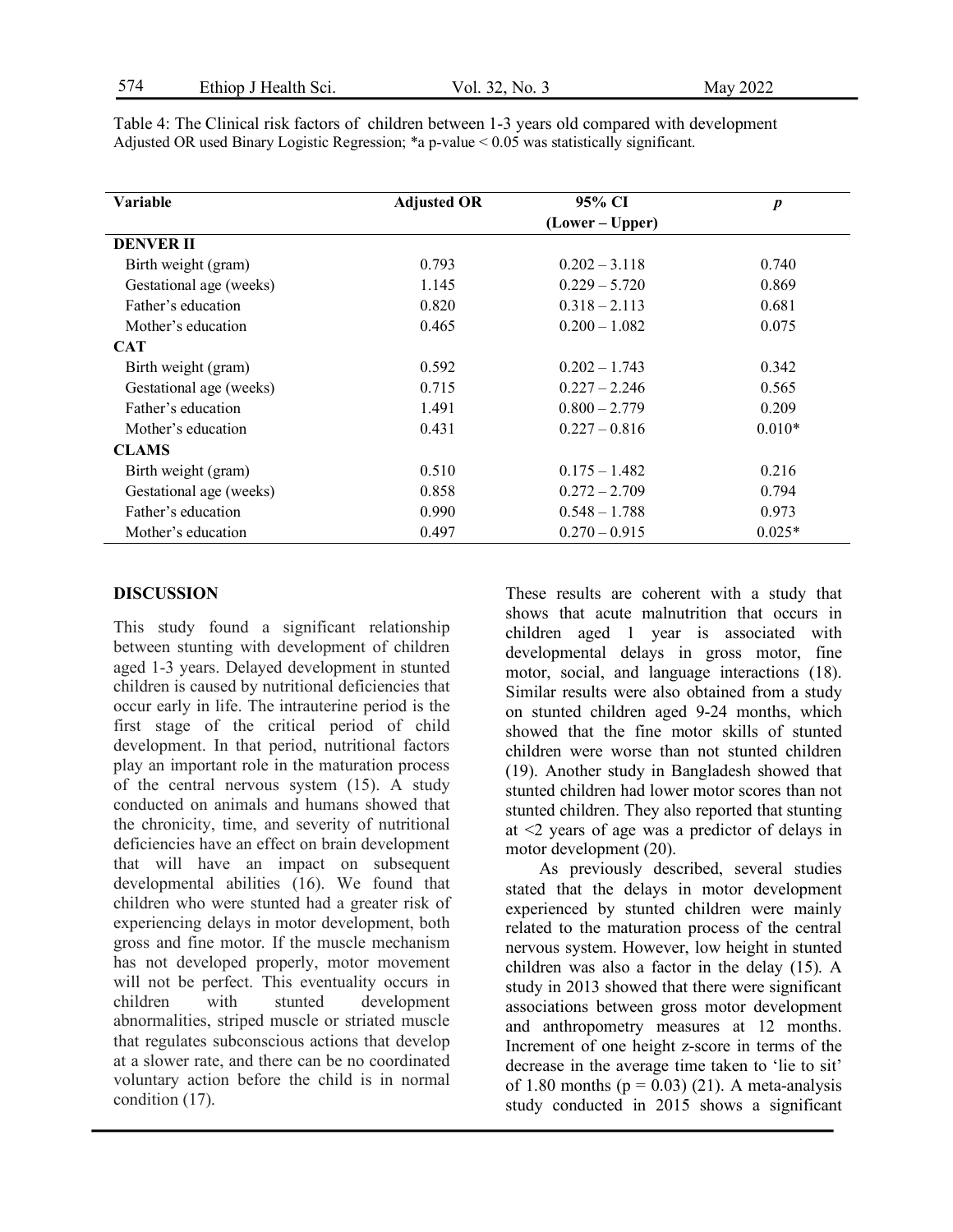correlation between height and motor skills in children in low-middle income Countries with a correlation value of 0.24. The meta-analysis also shows that height measures significantly affect children's walking ability earlier ( $p \le 0.05$ ) (22).

We also found that stunted children also had significantly lower cognitive scores than those who were not stunted. The results of the present study are similar to a Peruvian study that showed that when compared to their non-stunted peers, children who were stunted from the age of 6 months to 6 years or stunted during childhood had considerably worse scores on cognitive capabilities (verbal vocabulary and quantitative test scores) at the age of 4.5 to 6 years (22). A study in Ethiopia found that stunting harms the cognitive development of children at the age of five and eight years old (11). The quantitative assessment for cognitive function score was higher for non-stunted children with 8.60 percentage points of difference (in favour of non-stunted children) with a significant statistical value ( $p \le 0.01$ ) (11). The link between linear growth and cognitive development in the first two years of life was discovered in a metaanalysis of 29 LMICs, but the meta-analysis was unable to integrate educational, follow-up, and environmental data to describe the link between stunting and cognitive impairment in children (22). However, whether these changes are permanent or reversible is still a point of contention in the literature. A recent study showed that children who experienced catch-up growth had no difference in verbal vocabulary and quantitative test scores compared to nonstunted children. The authors concluded that children can recover from early nutritional deficiencies and improve their cognitive performance (23).

Our analysis showed that gestational week was positively associated with gross motor skills. This result is in line with a study in 2014 that stated that small for gestational age infants are more susceptible to motor developmental delay but may decrease with increasing age when compared to term infants (24). This is in contrast with the study done by Vungarala and Rajeswari (2018) that found no significant correlation between gestational age and motor development at eight months of corrected age (25). This study confirms that other factors such as the father's education are also important determinants of cognitive function. A father's education was positively associated with a child's cognitive function (26). This phenomenon is associated with better verbal activity skills in fathers who have higher education (i.e., college-level) (27). A systematic review regarding the impact of father involvement on children's cognitive skills showed that children whose fathers are content with their parenting and financially supportive of their families have superior linguistic and cognitive skills, according to research. In this study, the father's education is one of the determinants that affect children's cognitive function. Another study in Ecuador stated that parents' education has important implications for child cognitive development. The schooling and vocabulary levels of mothers were strong predictors of the cognitive development of young children (28).

In this study, we also found that fewer children in the stunting group received exclusive breastfeeding than the not stunted group. Breastfeeding supplies the newborn with colostrum, which is high in nutrients, as well as antibodies, which are essential for the formation of the gut microbiota and immune system. Any additional drink or food introduced before the age of four months is linked to an increased risk of gastrointestinal disorders, which can lead to growth retardation, nutritional deficiencies, and predisposition to infectious diseases in the first two years of life. The link between exclusive breastfeeding and length-for-age and weight-forage was verified in a study by Kuchenbecker et al. ( $p= 0.001$ ) (29). Exclusively breastfed infants under the age of six months were taller, heavier, and less likely to be stunted than nonexclusively breastfed infants.

We also found that stunted children also had lower birth weight than those who were not stunted. History of birth weight less than 2500 grams were found to be more in the stunting group than the control group. These results are also consistent with a study, which stated that birth weight less than 2500 grams was a risk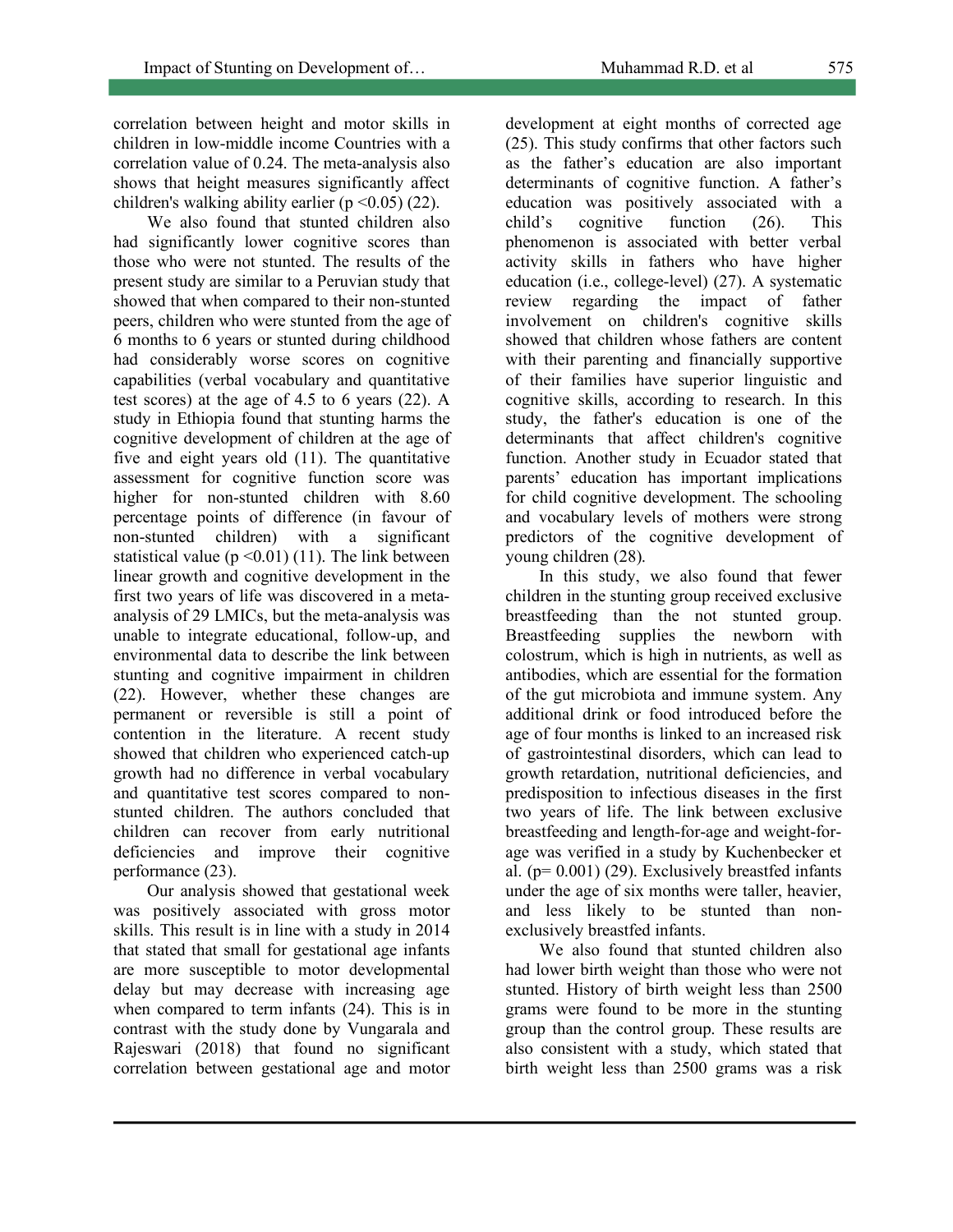factor for stunting in children aged 6-24 months  $(AOR = 5.3)$  (30). Similar studies were also found in studies conducted in Ethiopia which stated that birth weight is a strong predictor in determining the anthropometric status of children in the future, this is because most babies with low birth weight are not able to catch up with normal growth in childhood (11).

This study is the first that analyzes the Impact of Stunting on the Development of Children between 1-3 Years of Age while in the COVID-19 pandemic. However, we admit that this study has limitations concerning other factors that are not properly discussed. Certain characteristics, which may be major predictors of poor motor and cognitive skills in children throughout their early years of life, were not evaluated. For example, maternal health, growth hormone, nutritional deficiency, lack of kid stimulation, violent exposure, and some environmental factors.

Stunting is associated with delayed development among children 1-3 years of age, mostly in motor function. Initiatives related to prevention need to be established and nutrition advice needs to be provided. Our study also confirms that other factors such as the gestational week and the father's education are also important determinants of development. Periodic screening is necessary, especially in children aged 1-3 years. Stunting prevention programs must be one of the top priorities for health workers in services close to the community, especially primary health care. If the child shows symptoms of stunting, they are immediately referred to a paediatrician to be able to improve their nutritional status.

#### **ACKNOWLEDGMENTS**

We would like to thank the Surabaya Health Office and Primary Health Care in Surabaya, Indonesia for the permission so that we could collect the data research accordingly. We also would like to express our sincere gratitude to the health personnel from doctors, nurses, and other people in charge involved in this study for the help and support we've received, we can have the courage to complete the research.

### **REFERENCES**

- 1. Mohseni M, Aryankhesal A, Kalantari N. Prevention of malnutrition among children under 5 years old in Iran: A policy analysis. *PLoS One*. 2019; 14(3): e0213136.
- 2. UNICEF. Malnutrition prevalence remains alarming: stunting is declining too slowly while wasting still impacts the lives of far too many young children. https://data.unicef.org/topic/nutrition/malnut rition/ Accessed on April 15<sup>th</sup> 2021.
- 3. UNICEF. Improving child nutrition: the achievable imperative for global progress. New York, United Nations Publications Sales No.: E.13.XX.4. 2013: 1–114.
- 4. de Onis M, Branca F. Childhood stunting: a global perspective. *Matern Child Nutr*. 2016; 12: 12.
- 5. Martins VJB, Florêncio TMMT, Grillo LP, et al. Long-Lasting Effects of Undernutrition. *Int J Environ Res Public Health.* 2011; 8(6): 1817–46.
- 6. Prendergast AJ, Humphrey JG. The stunting syndrome in developing countries. *Paediatr Int Child Health.* 2014; 34(4): 250–65.
- 7. Ranade SC, Rose A, Rao M, Gallego J, Gressens P, Mani S. Different types of nutritional deficiencies affect different domains of spatial memory function checked in a radial arm monisaze. *Neuroscience*. 2008; 152(4): 859–66.
- 8. Soliman AT, De Sanctis V, Alaaraj NM, et al. Early and Long-term Consequences of Nutritional Stunting: From Childhood to Adulthood. *Acta Biomed.* 2021; 92(1): e2021168.
- 9. Ocansey ME, Adu-Afarwuah S, Kumordzie SM, et al. The association of early linear growth and haemoglobin concentration with later cognitive, motor, and social–emotional development at preschool age in Ghana. *Matern Child Nutr*. 2019; 15(4): e12834.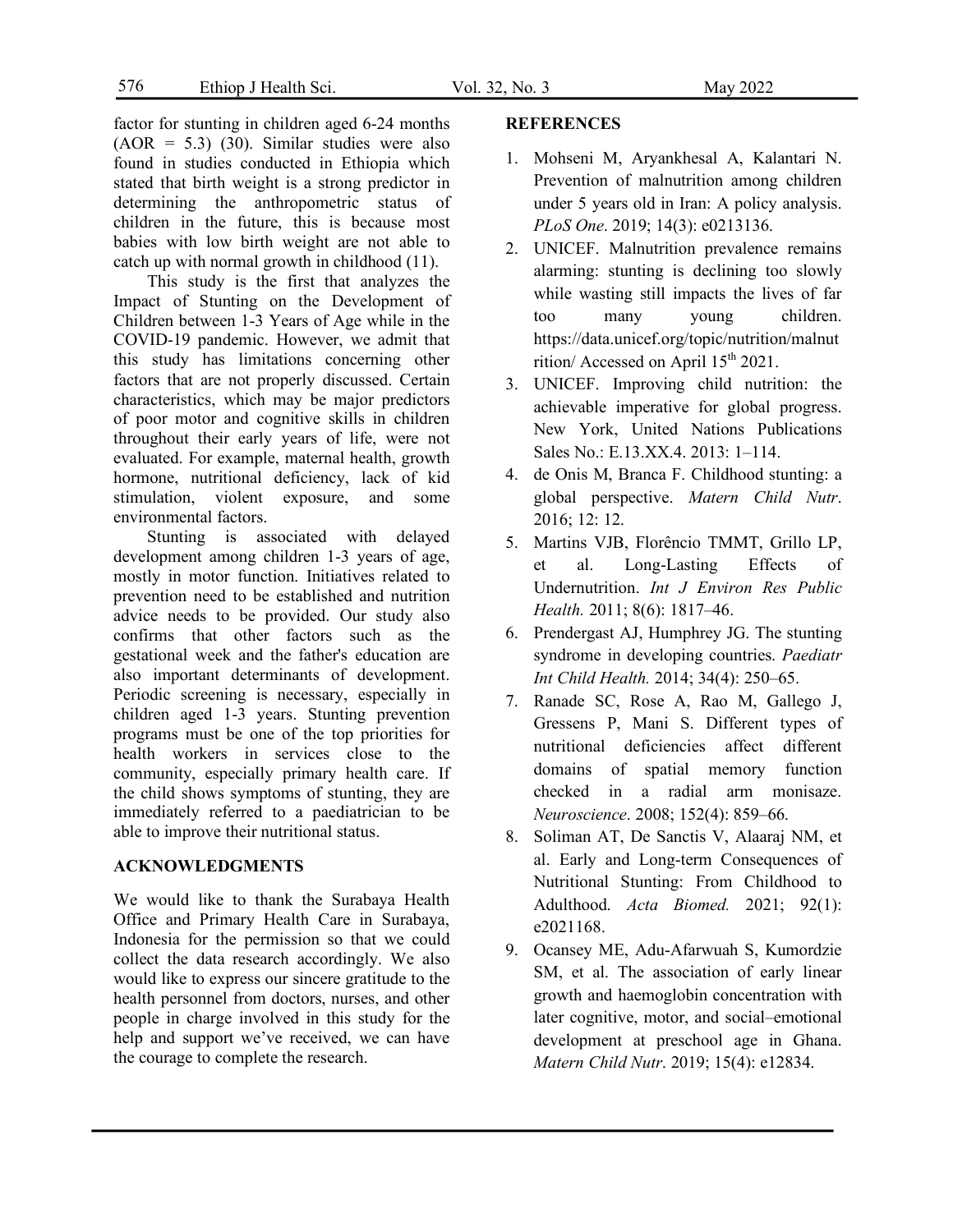- 10. Alam MA, Richard SA, Fahim SM, et al. Impact of early-onset persistent stunting on cognitive development at 5 years of age: Results from a multi-country cohort study. *PLoS One*. 2020; 15(1): e0227839.
- 11. Woldehanna T, Behrman JR, Araya MW. The effect of early childhood stunting on children's cognitive achievements: Evidence from young lives Ethiopia. *Ethiop J Health Dev*. 2017; 31(2): 75–84.
- 12. World Health Organization. Nurturing care for early childhood development: A framework for helping children survive and thrive to transform health and human potential. Geneva: 2018.
- 13. Frankenburg WK, Dodds JB. The Denver developmental screening test. *J Pediatr.* 1967; 71(2): 181–91.
- 14. Wachtel RC, Shapiro BK, Palmer FB, Allen MC, Capute AJ. CAT/CLAMS. A tool for the pediatric evaluation of infants and young children with developmental delay. Clinical Adaptive Test/Clinical Linguistic and Auditory Milestone Scale. *Clin Pediatr (Phila)*. 1994; 33(7): 410–5.
- 15. Muhoozi GKM, Atukunda P, Mwadime R, Iversen PO, Westerberg AC. Nutritional and developmental status among 6- to 8-monthold children in southwestern Uganda: a cross-sectional study. *Food Nutr Res*. 2016; 60: 30270.
- 16. Black MM. Impact of Nutrition on Growth , Brain , and Cognition. *Nestle Nutr Inst Workshop Ser*. 2018; 89: 185–95.
- 17. Komaini A, Mardela R. Differences of fundamental motor skills stunting and non stunting preschool children in Kindergarten in North Padang. *IOP Conf Ser: Mater Sci Eng* 2018:335 012131. https://iopscience.iop .org/article/10.1088/1757- 899X/335/1/012131/pdf
- 18. Abessa TG, Bruckers L, Kolsteren P, Granitzer M. Developmental performance of hospitalized severely acutely malnourished under-six children in low- income setting. *BMC Pediatr*. 2017; 17(1): 197.
- 19. Chang SM, Walker SP, Christine SG. Early childhood stunting and later fine motor abilities. *Dev Med Child Neurol.* 2010; 52(9): 831-6.
- 20. Dwivedi D, Singh S, Singh J, Bajaj N, Singh H. Neurodevelopmental Status of Children aged 6-30 months with Severe Acute Malnutrition. *Indian Pediatr.* 2018; 55(2): 131–3.
- 21. Ireland PJ, Ware RS, Donaghey S, et al. The effect of height, weight and head circumference on gross motor development in achondroplasia. *J Paediatr Child Health.* 2013; 49(2): E122-7.
- 22. Sudfeld CR, McCoy DC, Danaei G, et al. Linear growth and child development in low- and middle-income countries: a metaanalysis. *Pediatrics*. 2015; 135(5): e1266.
- 23. Crookston BT, Penny ME, Alder SC, et al. Children who recover from early stunting and children who are not stunted demonstrate similar levels of cognition. *J Nutr.* 2010; 140(11): 1996–2001.
- 24. Moreira R, Magalhães L, Alves C. Effect of preterm birth on motor development, behavior, and school performance of schoolage children: a systematic review. *J Pediatr (Rio J).* 2014; 90(2): 119–34.
- 25. Vungarala P, Rajeswari M. Correlation of birth weight, gestational age and muscle tone with motor development of preterm infants. *Int J Physiother*. 2018; 5(2): 63–8.
- 26. Rollè L, Gullotta G, Trombetta T, et al. Father Involvement and Cognitive Development in Early and Middle Childhood: A Systematic Review. *Front Psychol.* 2019; 10: 2405.